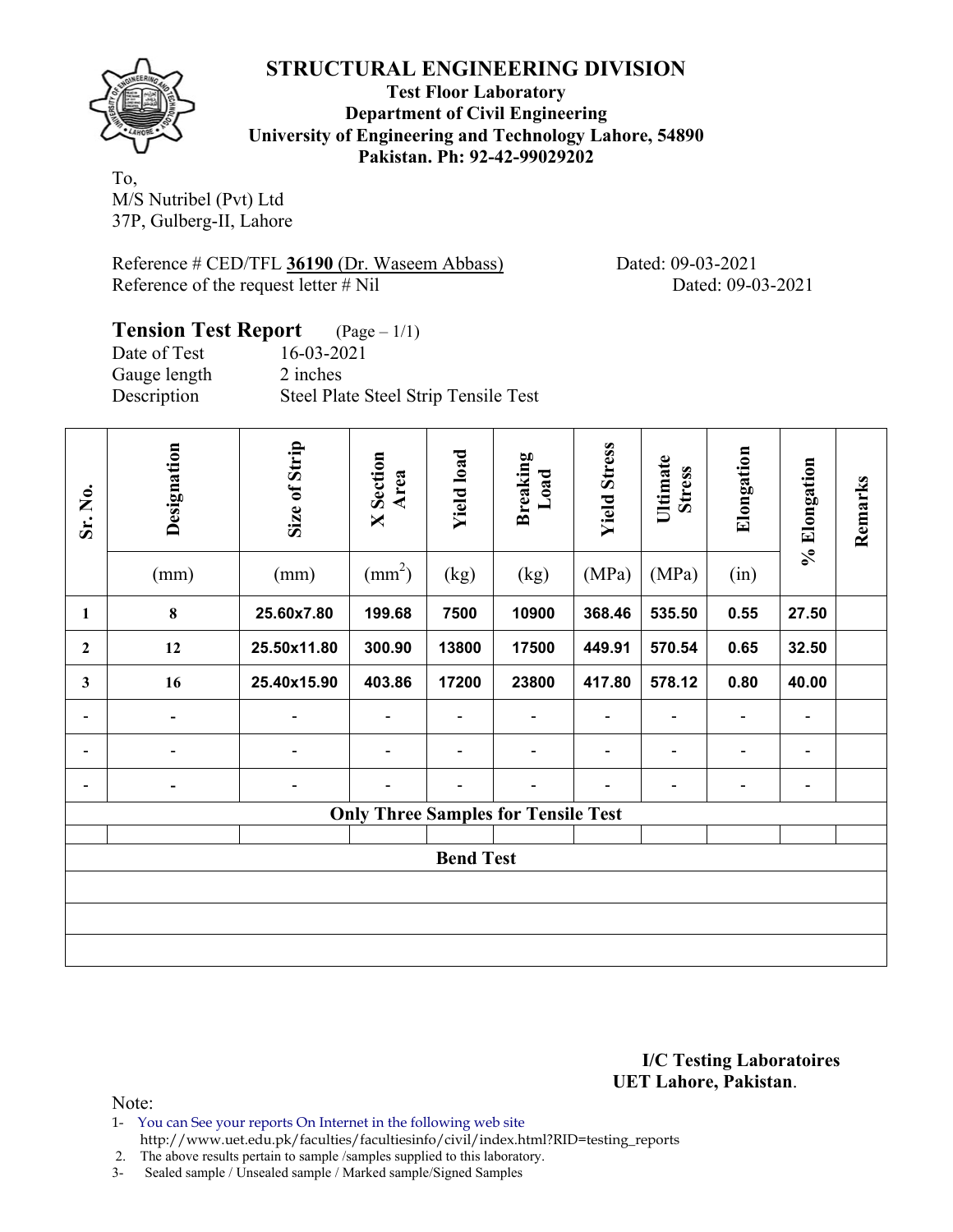

#### **Test Floor Laboratory Department of Civil Engineering University of Engineering and Technology Lahore, 54890 Pakistan. Ph: 92-42-99029202**

To, Resident Engineer Dar Engineering Punjab Agriculture Food and Durg Authority's Science Enclave (PAFDA) (Kamal Pipe)

Reference # CED/TFL **36200** (Dr. Waseem Abbass) Dated: 10-03-2021 Reference of the request letter # DB-78/DAR/RE/ME/2021/05 Dated: 09-03-2021

## **Tension Test Report** (Page – 1/1)

Date of Test 16-03-2021 Gauge length 2 inches Description MS Steel Pipe Steel Strip Tensile Test as per ASTM A36

| Sr. No.        |                 | Designation | Size of Strip<br>(mm) | <b>X</b> Section<br>Area<br>$\text{(mm}^2)$ | <b>Yield load</b><br>(kg) | <b>Breaking</b><br>Load<br>(kg)          | <b>Yield Stress</b><br>(MPa) | Ultimate<br><b>Stress</b><br>(MPa) | Elongation<br>(in) | % Elongation             | Remarks |
|----------------|-----------------|-------------|-----------------------|---------------------------------------------|---------------------------|------------------------------------------|------------------------------|------------------------------------|--------------------|--------------------------|---------|
| 1              | <b>MS</b> Steel |             | 25.40x3.00            | 76.20                                       | 2900                      | 3700                                     | 373.35                       | 476.34                             | 0.60               | 30.00                    |         |
| $\mathbf{2}$   | Pipe            | 4"x4"x3mm   | 25.40x3.00            | 76.20                                       | 2900                      | 3700                                     | 373.35                       | 476.34                             | 0.55               | 27.50                    |         |
|                |                 |             | $\blacksquare$        |                                             |                           | $\blacksquare$                           | $\overline{a}$               | $\blacksquare$                     |                    | $\overline{\phantom{a}}$ |         |
| $\blacksquare$ |                 |             | $\blacksquare$        | $\blacksquare$                              | $\blacksquare$            | $\blacksquare$                           | $\blacksquare$               | $\blacksquare$                     | $\blacksquare$     | ۰                        |         |
|                |                 |             |                       |                                             |                           | $\blacksquare$                           |                              | $\blacksquare$                     |                    | $\blacksquare$           |         |
|                |                 |             | $\overline{a}$        | $\blacksquare$                              |                           | -                                        | $\overline{\phantom{0}}$     | $\blacksquare$                     | ٠                  | ۰                        |         |
|                |                 |             |                       |                                             |                           | <b>Only Two Samples for Tensile Test</b> |                              |                                    |                    |                          |         |
|                |                 |             |                       |                                             | <b>Bend Test</b>          |                                          |                              |                                    |                    |                          |         |
|                |                 |             |                       |                                             |                           |                                          |                              |                                    |                    |                          |         |
|                |                 |             |                       |                                             |                           |                                          |                              |                                    |                    |                          |         |
|                |                 |             |                       |                                             |                           |                                          |                              |                                    |                    |                          |         |

#### **I/C Testing Laboratoires UET Lahore, Pakistan**.

Note:

1- You can See your reports On Internet in the following web site http://www.uet.edu.pk/faculties/facultiesinfo/civil/index.html?RID=testing\_reports

2. The above results pertain to sample /samples supplied to this laboratory.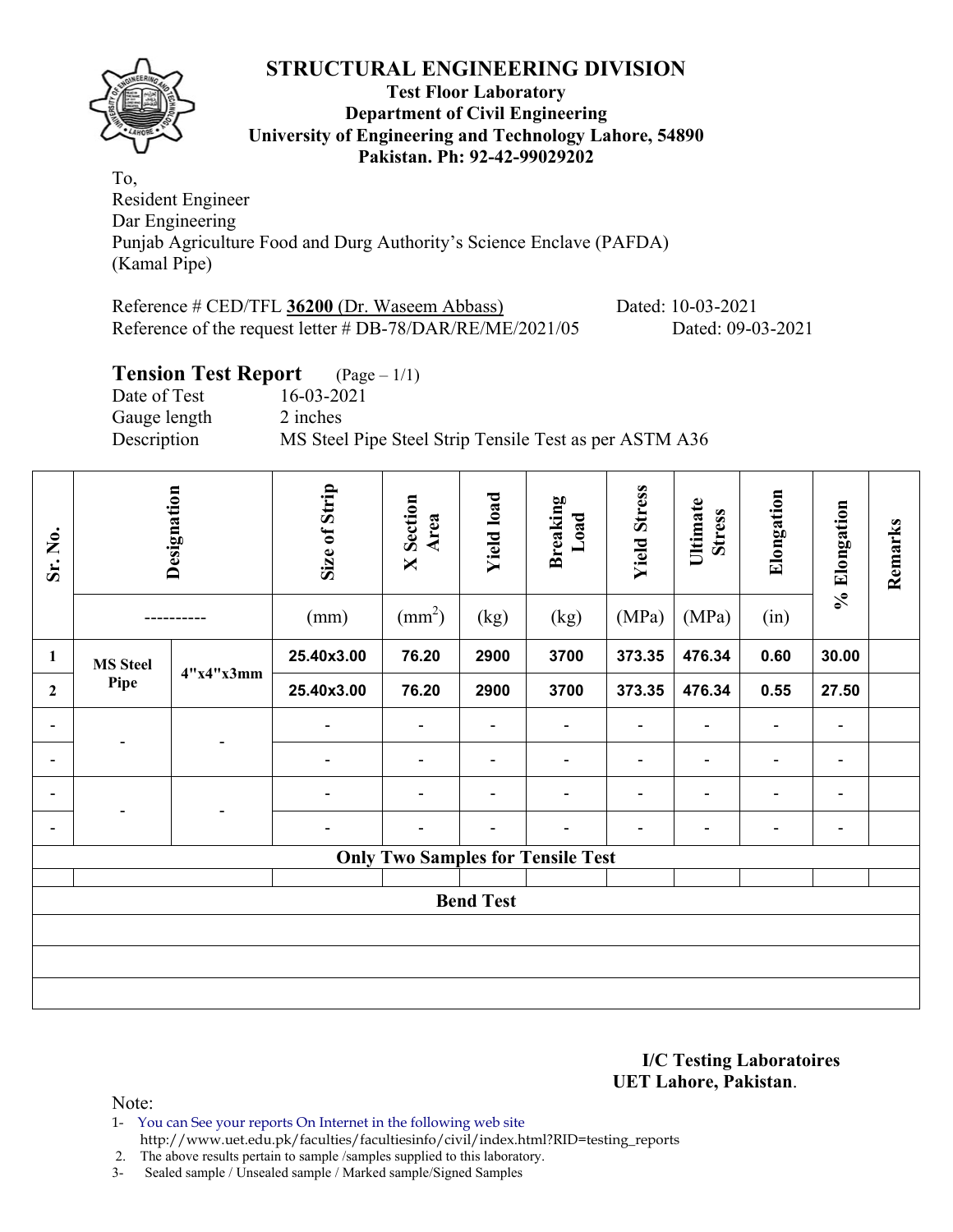

### **Test Floor Laboratory Department of Civil Engineering University of Engineering and Technology Lahore, 54890 Pakistan. Ph: 92-42-99029202**

To, M/S Zoom Marketing Oils (Pvt) Ltd. Gulberg III, Lahore

Reference # CED/TFL **336201** (Dr. Waseem Abbass) Dated: 10-03-2021 Reference of the request letter # ZM-(MAR)21/02 Dated: 10-03-2021

## **Tension Test Report** (Page – 1/2)

Date of Test 16-03-2021 Gauge length 2 inches

Description Steel Plate Steel Strip Tensile and Bend Test as per ASTM A-36

| Sr. No.        |              | Designation<br>(inch)                                                    | Size of Strip<br>(mm)                                            | <b>X</b> Section<br>Area<br>$\text{(mm}^2)$ | <b>Yield load</b><br>(kg)    | <b>Breaking</b><br>Load<br>(kg) | <b>Yield Stress</b><br>(MPa) | Ultimate<br><b>Stress</b><br>(MPa) | Elongation<br>(in) | % Elongation                 | Remarks |  |
|----------------|--------------|--------------------------------------------------------------------------|------------------------------------------------------------------|---------------------------------------------|------------------------------|---------------------------------|------------------------------|------------------------------------|--------------------|------------------------------|---------|--|
| 1              | <b>Steel</b> |                                                                          | 25.40x8.80                                                       | 223.52                                      | 12700                        | 15600                           | 557.39                       | 684.66                             | 0.40               | 20.00                        |         |  |
| $\overline{2}$ | Plate        | 3/8                                                                      | 25.40x8.70                                                       | 220.98                                      | 11300                        | 14300                           | 501.64                       | 634.82                             | 0.50               | 25.00                        |         |  |
|                |              |                                                                          |                                                                  |                                             | $\overline{\phantom{0}}$     |                                 |                              |                                    |                    | $\qquad \qquad \blacksquare$ |         |  |
|                |              |                                                                          |                                                                  | $\overline{\phantom{0}}$                    | $\qquad \qquad \blacksquare$ |                                 |                              |                                    |                    | $\blacksquare$               |         |  |
|                |              |                                                                          |                                                                  |                                             | $\qquad \qquad \blacksquare$ |                                 |                              |                                    |                    | $\overline{\phantom{a}}$     |         |  |
|                |              |                                                                          |                                                                  | $\overline{\phantom{0}}$                    | $\overline{a}$               |                                 |                              |                                    |                    | $\overline{\phantom{a}}$     |         |  |
|                |              |                                                                          |                                                                  |                                             |                              |                                 |                              |                                    |                    | $\overline{\phantom{a}}$     |         |  |
|                |              |                                                                          |                                                                  |                                             |                              |                                 |                              |                                    |                    |                              |         |  |
|                |              |                                                                          | <b>Only Two Samples for Tensile and One Sample for Bend Test</b> |                                             |                              |                                 |                              |                                    |                    |                              |         |  |
|                |              |                                                                          |                                                                  |                                             | <b>Bend Test</b>             |                                 |                              |                                    |                    |                              |         |  |
|                |              | Strip Taken from Steel Plate 3/8" Bend Test Through 180° is Satisfactory |                                                                  |                                             |                              |                                 |                              |                                    |                    |                              |         |  |
|                |              |                                                                          |                                                                  |                                             |                              |                                 |                              |                                    |                    |                              |         |  |
|                |              |                                                                          |                                                                  |                                             |                              |                                 |                              |                                    |                    |                              |         |  |

**I/C Testing Laboratoires UET Lahore, Pakistan**.

- 1- You can See your reports On Internet in the following web site http://www.uet.edu.pk/faculties/facultiesinfo/civil/index.html?RID=testing\_reports
- 2. The above results pertain to sample /samples supplied to this laboratory.
- 3- Sealed sample / Unsealed sample / Marked sample/Signed Samples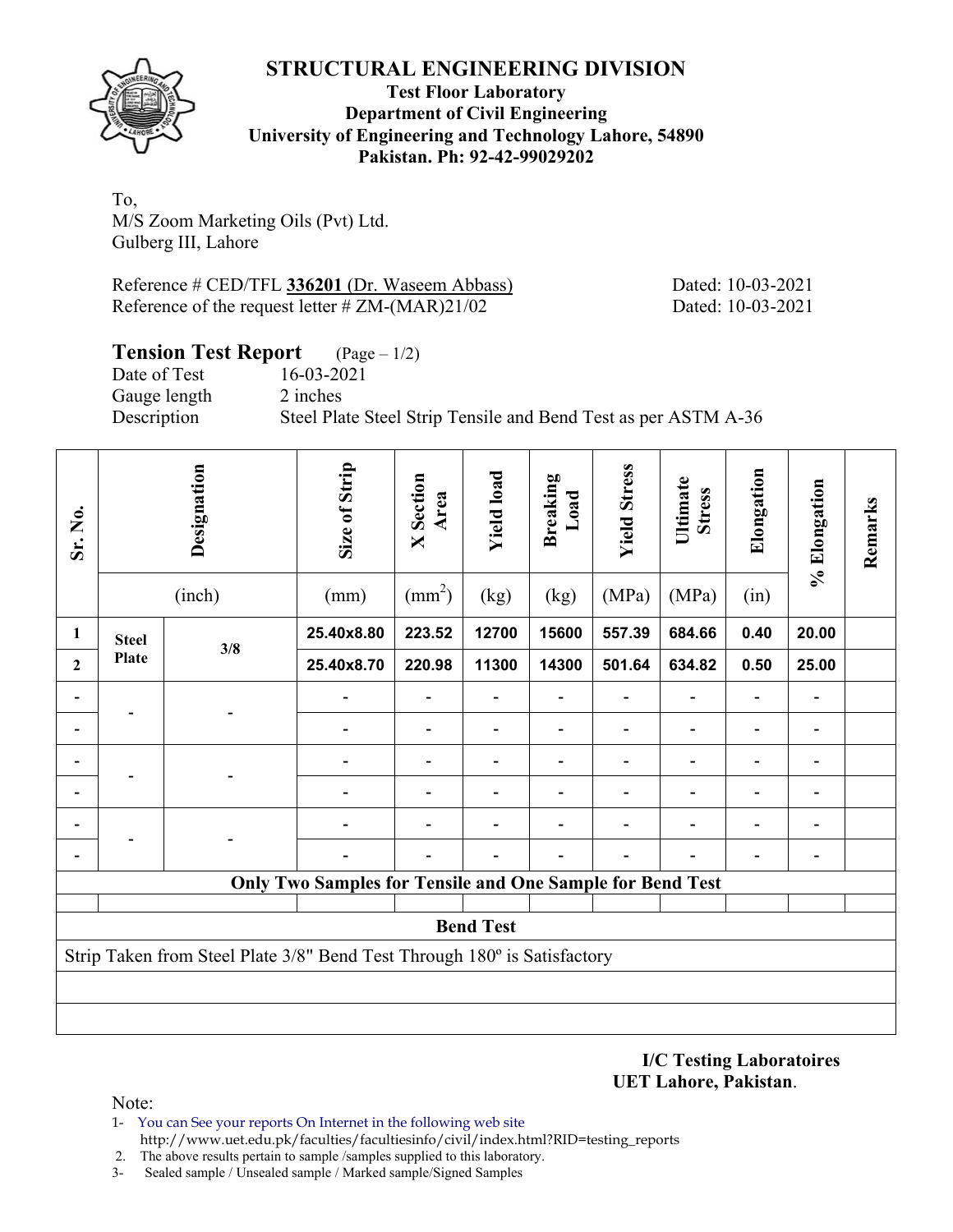

#### **Test Floor Laboratory Department of Civil Engineering University of Engineering and Technology Lahore, 54890 Pakistan. Ph: 92-42-99029202**

To, M/S Zoom Marketing Oils (Pvt) Ltd. Gulberg III, Lahore

Reference # CED/TFL **336201** (Dr. Waseem Abbass) Dated: 10-03-2021 Reference of the request letter  $\# ZM-(MAR)21/02$  Dated: 10-03-2021

# **Weight &Size Test Report** (Page – 2/2)

Date of Test 16-03-2021

Description Steel Plate Weight and Size Test

| Sr.<br>No.   | Designation | Weight | Length                          | Width<br>(b) | Weight per Unit<br>Area | Thickness | Remark |
|--------------|-------------|--------|---------------------------------|--------------|-------------------------|-----------|--------|
|              | (inch)      | (g)    | (cm)                            | (cm)         | (kg/m <sup>2</sup> )    | (mm)      |        |
| $\mathbf{1}$ | 3/8         | 6350   | 31.20                           | 29.50        | 68.99                   | 8.70      |        |
|              |             |        |                                 |              |                         |           |        |
|              |             |        |                                 |              |                         |           |        |
|              |             |        |                                 |              |                         |           |        |
|              |             |        |                                 |              |                         |           |        |
|              |             |        |                                 |              |                         |           |        |
|              |             |        |                                 |              |                         |           |        |
|              |             |        |                                 |              |                         |           |        |
|              |             |        | <b>Only One Sample for Test</b> |              |                         |           |        |
|              |             |        |                                 |              |                         |           |        |

**I/C Testing Laboratoires UET Lahore, Pakistan**.

- 1- You can See your reports On Internet in the following web site http://www.uet.edu.pk/faculties/facultiesinfo/civil/index.html?RID=testing\_reports
- 2. The above results pertain to sample /samples supplied to this laboratory.
- 3- Sealed sample / Unsealed sample / Marked sample/Signed Samples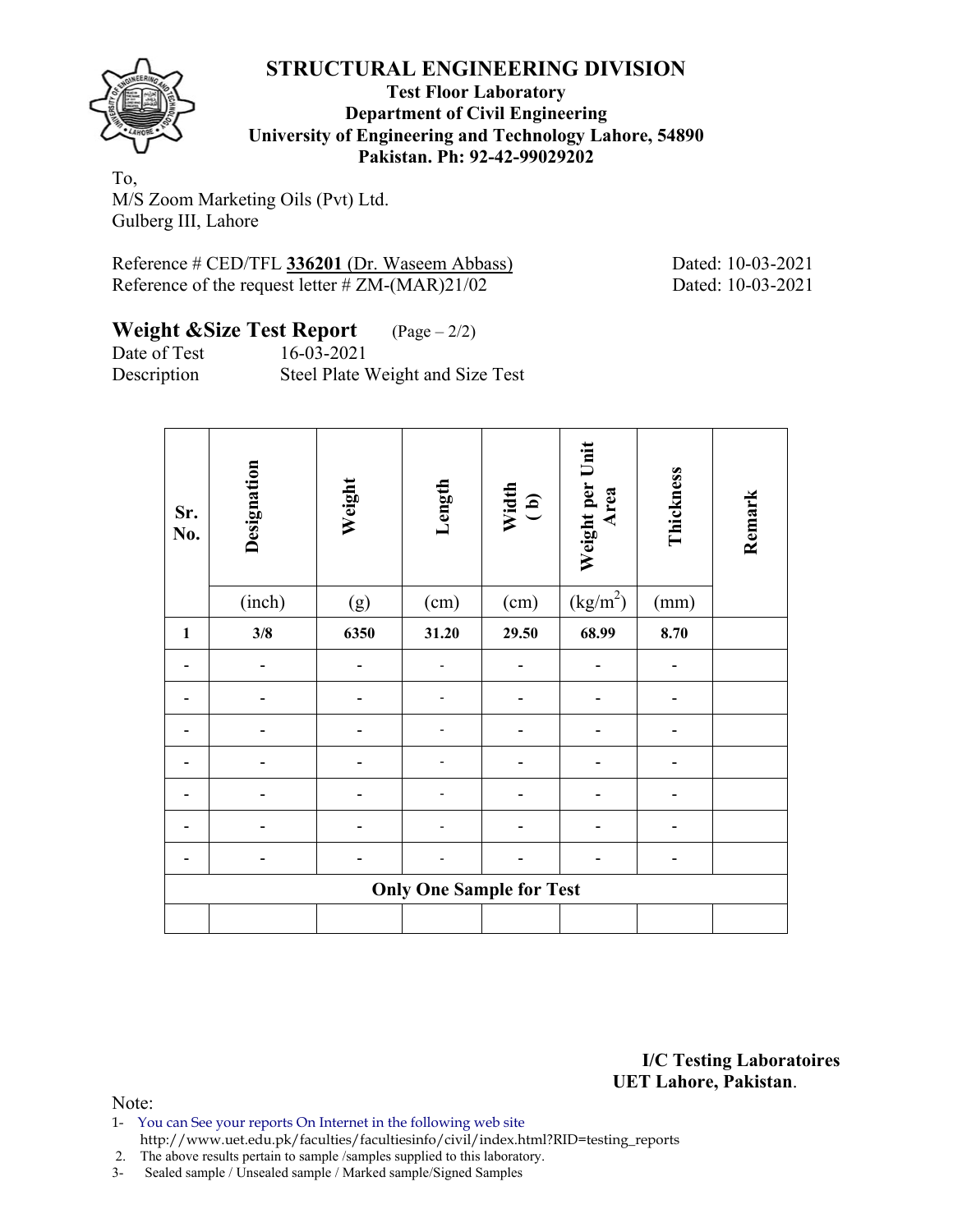

**Test Floor Laboratory Department of Civil Engineering University of Engineering and Technology Lahore, 54890 Pakistan. Ph: 92-42-99029202** 

Ref: CED/TFL/03/36211 Dated: 11-03-2021

Dated of Test: 16-03-2021

**To** 

 **Aircraft Engineer Air One Pvt Ltd Lahore Cantt**

## Subject: **- AIRCRAFT JACKS FOR LOAD TEST**

Reference to your letter no. FFL/AO/ADM/002, Dated: 23/02/2021 on the above mentioned subject. One aircraft jack as received by us has been tested. The results are as follows.

| Sr.<br>No. | Jack No.                                           | <b>Applied Load</b><br>(Ton) | <b>Remarks</b> |
|------------|----------------------------------------------------|------------------------------|----------------|
|            | Aircraft Jack P/N 02-7813C0100-0111 S/N 8237140307 |                              | Ok             |

**I/C Testing Laboratoires UET Lahore, Pakistan**.

Note:

2. The above results pertain to sample /samples supplied to this laboratory.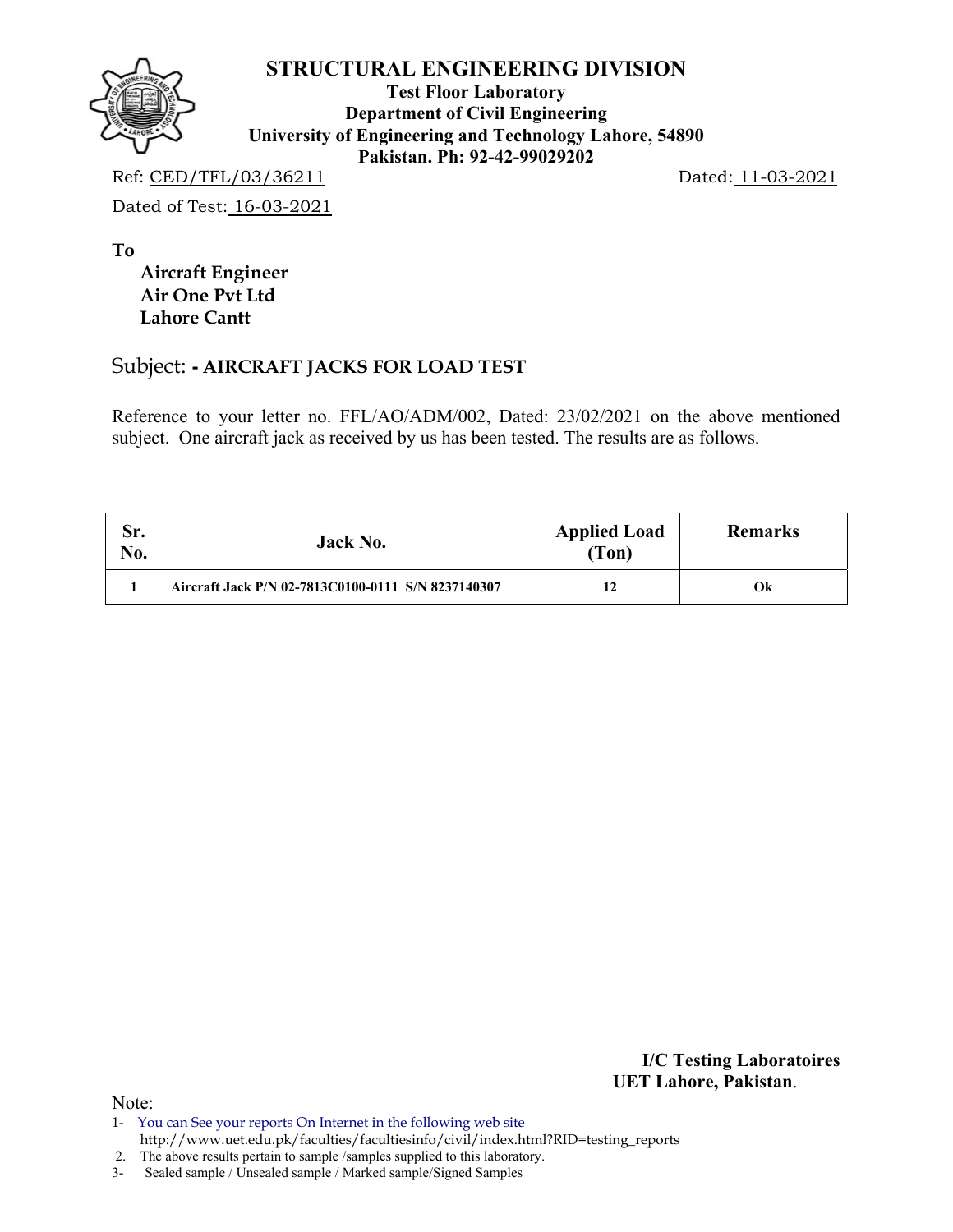

#### **Test Floor Laboratory Department of Civil Engineering University of Engineering and Technology Lahore, 54890 Pakistan. Ph: 92-42-99029202**

To, Resident Engineer NESPAK Lahore Roads & Rehabilitation Project (C & W Projects) Establishment of Mother & Child Block in Sir Ganga Ram Hospital Lahore

Reference # CED/TFL **36216** (Dr. Waseem Abbass) Dated: 12-03-2021 Reference of the request letter # 4084/103/BSAM/104/338 Dated: 11-03-2021

### **Tension Test Report** (Page -1/1)

Date of Test 16-03-2021 Gauge length 8 inches

Description Deformed Steel Bar Tensile and Bend Test as per ASTM-A615

| Sr. No.      | Weight                                        |                              | Diameter/<br><b>Size</b> |                          | Area<br>$(in^2)$         | <b>Yield load</b> | <b>Breaking</b><br>Load                                         |         | <b>Yield Stress</b><br>(psi) |                          | <b>Ultimate Stress</b><br>(psi) | Elongation | % Elongation                 | Remarks                |
|--------------|-----------------------------------------------|------------------------------|--------------------------|--------------------------|--------------------------|-------------------|-----------------------------------------------------------------|---------|------------------------------|--------------------------|---------------------------------|------------|------------------------------|------------------------|
|              | $\frac{2}{10}$                                | Nominal<br>$(\#)$            | Actual<br>(inch)         | Nominal                  | Actual                   | (kg)              | (kg)                                                            | Nominal | <b>Actual</b>                | Nominal                  | <b>Actual</b>                   | (inch)     |                              |                        |
| 1            | 0.374                                         | $\mathbf{3}$                 | 0.374                    | 0.11                     | 0.110                    | 3400              | 4800                                                            | 68200   | 68250                        | 96200                    | 96400                           | 1.20       | 15.0                         |                        |
| $\mathbf{2}$ | 0.373                                         | $\mathbf{3}$                 | 0.374                    | 0.11                     | 0.110                    | 3400              | 4800                                                            | 68200   | 68280                        | 96200                    | 96400                           | 1.10       | 13.8                         | Kamran<br><b>Steet</b> |
|              |                                               | $\overline{\phantom{a}}$     |                          | -                        |                          |                   |                                                                 |         |                              | $\overline{\phantom{0}}$ | $\overline{a}$                  |            |                              |                        |
|              |                                               | $\qquad \qquad \blacksquare$ |                          | $\overline{\phantom{0}}$ | $\overline{\phantom{0}}$ |                   |                                                                 |         |                              |                          | $\qquad \qquad \blacksquare$    |            | $\qquad \qquad \blacksquare$ |                        |
|              |                                               | -                            |                          |                          |                          |                   |                                                                 |         |                              |                          |                                 |            | $\qquad \qquad$              |                        |
|              |                                               | $\overline{\phantom{0}}$     |                          |                          |                          |                   |                                                                 |         |                              |                          |                                 |            | $\overline{a}$               |                        |
|              |                                               |                              |                          |                          |                          |                   | Note: only two samples for tensile and one sample for bend test |         |                              |                          |                                 |            |                              |                        |
|              |                                               |                              |                          |                          |                          |                   |                                                                 |         |                              |                          |                                 |            |                              |                        |
|              |                                               |                              |                          |                          |                          |                   | <b>Bend Test</b>                                                |         |                              |                          |                                 |            |                              |                        |
|              | #3 Bar Bend Test Through 180° is Satisfactory |                              |                          |                          |                          |                   |                                                                 |         |                              |                          |                                 |            |                              |                        |
|              |                                               |                              |                          |                          |                          |                   |                                                                 |         |                              |                          |                                 |            |                              |                        |
|              |                                               |                              |                          |                          |                          |                   |                                                                 |         |                              |                          |                                 |            |                              |                        |

**I/C Testing Laboratoires UET Lahore, Pakistan**.

- 1- You can See your reports On Internet in the following web site http://www.uet.edu.pk/faculties/facultiesinfo/civil/index.html?RID=testing\_reports
- 2. The above results pertain to sample /samples supplied to this laboratory.
- 3- Sealed sample / Unsealed sample / Marked sample/Signed Samples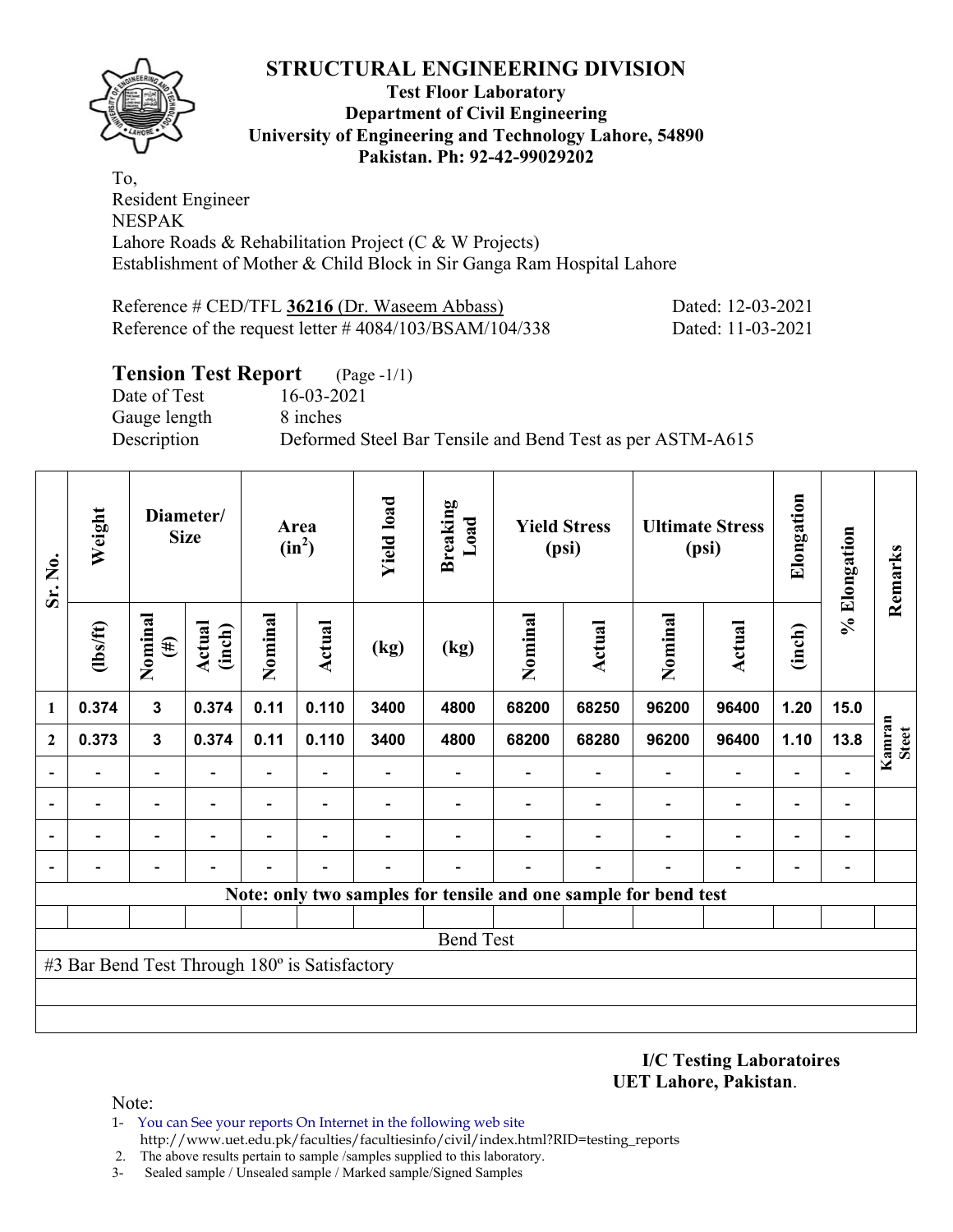#### **Test Floor Laboratory Department of Civil Engineering University of Engineering and Technology Lahore, 54890 Pakistan. Ph: 92-42-99029202**

To, Sr. Project Manager Izhar Group of Companies Construction of Structural Works of Dolmen Shopping Mall DHA Lahore

| Reference # CED/TFL 36219 (Dr. Waseem Abbass)             | Dated: 15-03-2021 |
|-----------------------------------------------------------|-------------------|
| Reference of the request letter $\#$ ICPL/CONST-DML/21/41 | Dated: 15-03-2021 |

## **Tension Test Report** (Page -1/1)

Date of Test 16-03-2021 Gauge length 8 inches

Description Deformed Steel Bar Tensile and Bend Test as per ASTM-A615

| Sr. No.          | Weight                   |                          | Diameter/<br><b>Size</b><br>(mm) |                          | Area<br>$(in^2)$         | <b>Yield load</b>                                   | <b>Breaking</b><br>Load |         | <b>Yield Stress</b><br>(psi) |                                                                 | <b>Ultimate Stress</b><br>(psi) | Elongation               | % Elongation   | Remarks             |
|------------------|--------------------------|--------------------------|----------------------------------|--------------------------|--------------------------|-----------------------------------------------------|-------------------------|---------|------------------------------|-----------------------------------------------------------------|---------------------------------|--------------------------|----------------|---------------------|
|                  | (1bs/ft)                 | Nominal                  | Actual                           | Nominal                  | Actual                   | (kg)                                                | (kg)                    | Nominal | <b>Actual</b>                | Nominal                                                         | <b>Actual</b>                   | (inch)                   |                |                     |
| $\mathbf{1}$     | 0.410                    | 10                       | 9.95                             | 0.12                     | 0.121                    | 3700                                                | 4700                    | 67975   | 67660                        | 86347                                                           | 86000                           | 1.30                     | 16.3           |                     |
| $\boldsymbol{2}$ | 0.414                    | 10                       | 10.00                            | 0.12                     | 0.122                    | 3800                                                | 4700                    | 69812   | 68830                        | 86347                                                           | 85200                           | 1.40                     | 17.5           | <b>Amreli Steel</b> |
| $\blacksquare$   |                          | $\overline{\phantom{a}}$ |                                  |                          |                          |                                                     |                         |         |                              |                                                                 | $\blacksquare$                  | $\overline{\phantom{0}}$ |                |                     |
| $\blacksquare$   | $\blacksquare$           | $\overline{\phantom{a}}$ | $\blacksquare$                   | $\overline{\phantom{0}}$ | $\blacksquare$           |                                                     |                         |         |                              | $\overline{\phantom{a}}$                                        | $\blacksquare$                  | $\overline{\phantom{0}}$ | $\blacksquare$ |                     |
|                  | $\overline{\phantom{0}}$ | Ξ.                       | $\blacksquare$                   | $\overline{\phantom{0}}$ | $\overline{\phantom{0}}$ |                                                     |                         |         |                              | ÷                                                               | $\overline{a}$                  | $\overline{\phantom{0}}$ | $\blacksquare$ |                     |
|                  |                          | $\overline{\phantom{0}}$ |                                  |                          | $\overline{\phantom{a}}$ |                                                     |                         |         | $\blacksquare$               |                                                                 | $\overline{\phantom{0}}$        | ۰                        |                |                     |
|                  |                          |                          |                                  |                          |                          |                                                     |                         |         |                              | Note: only two samples for tensile and one sample for bend test |                                 |                          |                |                     |
|                  |                          |                          |                                  |                          |                          |                                                     |                         |         |                              |                                                                 |                                 |                          |                |                     |
|                  |                          |                          |                                  |                          |                          |                                                     | <b>Bend Test</b>        |         |                              |                                                                 |                                 |                          |                |                     |
|                  |                          |                          |                                  |                          |                          | 10mm Dia Bar Bend Test Through 180° is Satisfactory |                         |         |                              |                                                                 |                                 |                          |                |                     |
|                  |                          |                          |                                  |                          |                          |                                                     |                         |         |                              |                                                                 |                                 |                          |                |                     |
|                  |                          |                          |                                  |                          |                          |                                                     |                         |         |                              |                                                                 |                                 |                          |                |                     |

**I/C Testing Laboratoires UET Lahore, Pakistan**.

- 1- You can See your reports On Internet in the following web site http://www.uet.edu.pk/faculties/facultiesinfo/civil/index.html?RID=testing\_reports
- 2. The above results pertain to sample /samples supplied to this laboratory.
- 3- Sealed sample / Unsealed sample / Marked sample/Signed Samples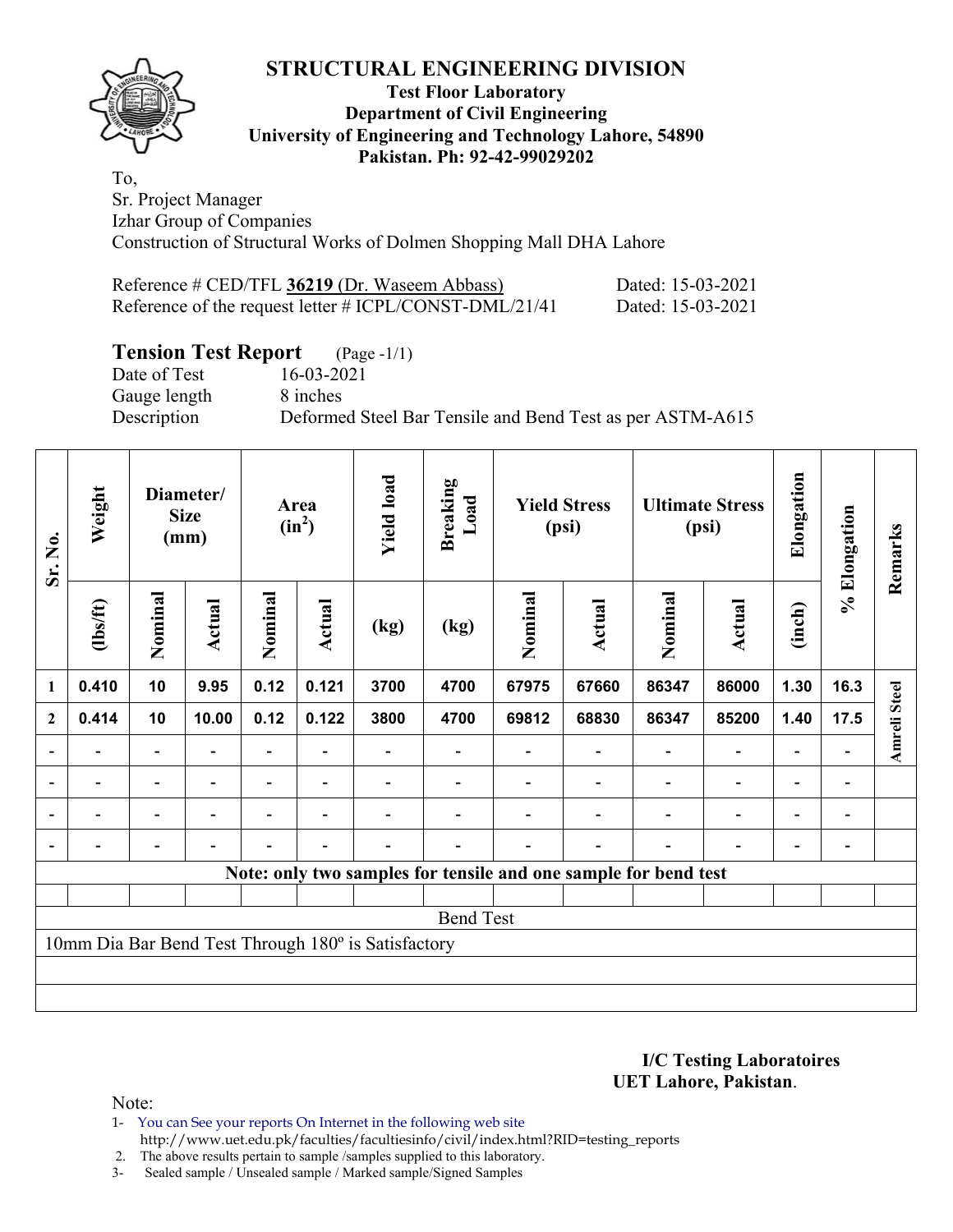

#### **Test Floor Laboratory Department of Civil Engineering University of Engineering and Technology Lahore, 54890 Pakistan. Ph: 92-42-99029202**

To, Sr. Engineer (Civil) KCP (W&S) Pakistan Atomic Energy Commission Construction of Hostel for KCP General Hospital at KCP Colony

| Reference $\#$ CED/TFL 36220 (Dr. Waseem)                         | Dated: 15-03-2021 |
|-------------------------------------------------------------------|-------------------|
| Reference of the request letter $\#$ KCp(W&S)-Hosp-(Hostels)/2019 | Dated: 19-02-2021 |

## **Tension Test Report** (Page -1/1)

Gauge length 8 inches

Date of Test 16-03-2021 Description Deformed Steel Bar Tensile and Bend Test as per ASTM-A615

| Sr. No.                  | Weight                                        |                              | Diameter/<br><b>Size</b> |                          | Area<br>$(in^2)$         | <b>Yield load</b>        | <b>Breaking</b><br>Load |                                                                 | <b>Yield Stress</b><br>(psi) |                | <b>Ultimate Stress</b><br>(psi) | Elongation               | % Elongation                 | Heat No. |
|--------------------------|-----------------------------------------------|------------------------------|--------------------------|--------------------------|--------------------------|--------------------------|-------------------------|-----------------------------------------------------------------|------------------------------|----------------|---------------------------------|--------------------------|------------------------------|----------|
|                          | (1bs/ft)                                      | Nominal<br>$(\#)$            | Actual<br>(inch)         | Nominal                  | Actual                   | (kg)                     | (kg)                    | Nominal                                                         | Actual                       | Nominal        | <b>Actual</b>                   | (inch)                   |                              |          |
| 1                        | 0.374                                         | 3                            | 0.374                    | 0.11                     | 0.110                    | 3200                     | 4900                    | 64200                                                           | 64170                        | 98200          | 98300                           | 1.40                     | 17.5                         |          |
| $\mathbf{2}$             | 0.370                                         | $\mathbf 3$                  | 0.372                    | 0.11                     | 0.109                    | 3100                     | 4900                    | 62200                                                           | 62810                        | 98200          | 99300                           | 1.40                     | 17.5                         | 1073     |
|                          |                                               |                              |                          |                          |                          |                          |                         |                                                                 |                              |                |                                 |                          |                              |          |
| $\overline{\phantom{a}}$ |                                               | $\qquad \qquad \blacksquare$ | $\overline{\phantom{0}}$ | $\overline{\phantom{0}}$ | $\overline{\phantom{a}}$ |                          | $\overline{a}$          |                                                                 |                              | $\blacksquare$ | $\overline{\phantom{a}}$        | $\blacksquare$           | $\qquad \qquad \blacksquare$ |          |
| $\overline{\phantom{a}}$ |                                               | $\overline{\phantom{0}}$     |                          | $\overline{\phantom{0}}$ | $\overline{\phantom{a}}$ |                          |                         |                                                                 |                              |                | $\blacksquare$                  | $\overline{\phantom{0}}$ | $\qquad \qquad \blacksquare$ |          |
| ÷                        |                                               | $\qquad \qquad \blacksquare$ |                          | $\overline{\phantom{0}}$ | $\overline{\phantom{a}}$ | $\overline{\phantom{0}}$ | $\blacksquare$          | $\blacksquare$                                                  |                              |                | $\blacksquare$                  | $\overline{\phantom{0}}$ | $\qquad \qquad \blacksquare$ |          |
|                          |                                               |                              |                          |                          |                          |                          |                         | Note: only two samples for tensile and one sample for bend test |                              |                |                                 |                          |                              |          |
|                          |                                               |                              |                          |                          |                          |                          |                         |                                                                 |                              |                |                                 |                          |                              |          |
|                          |                                               |                              |                          |                          |                          |                          | <b>Bend Test</b>        |                                                                 |                              |                |                                 |                          |                              |          |
|                          | #3 Bar Bend Test Through 180° is Satisfactory |                              |                          |                          |                          |                          |                         |                                                                 |                              |                |                                 |                          |                              |          |
|                          |                                               |                              |                          |                          |                          |                          |                         |                                                                 |                              |                |                                 |                          |                              |          |
|                          |                                               |                              |                          |                          |                          |                          |                         |                                                                 |                              |                |                                 |                          |                              |          |

**I/C Testing Laboratoires UET Lahore, Pakistan**.

Note:

1- You can See your reports On Internet in the following web site http://www.uet.edu.pk/faculties/facultiesinfo/civil/index.html?RID=testing\_reports

2. The above results pertain to sample /samples supplied to this laboratory.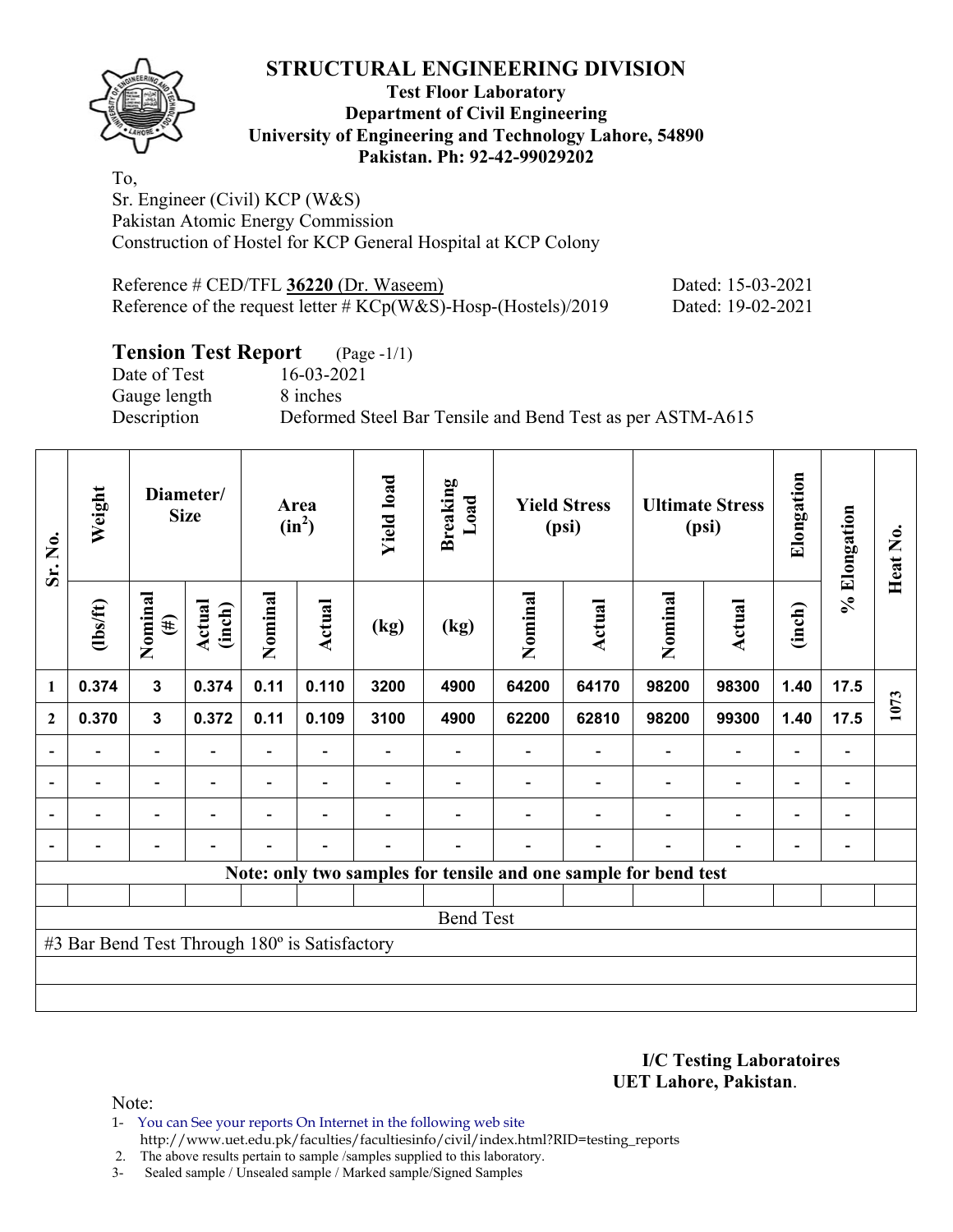

**Test Floor Laboratory Department of Civil Engineering University of Engineering and Technology Lahore, 54890 Pakistan. Ph: 92-42-99029202** 

To, Manager C, R & M Allied Bank Construction Project of Masoom Shah Road Branch, Multan

Reference # CED/TFL 36221 (Dr. Waseem Abbass) Dated: 15-03-2021 Reference of the request letter # Nil Dated: 12-03-2021

## **Tension Test Report** (Page -1/1) Date of Test 16-03-2021 Gauge length 8 inches Description Deformed Steel Bar Tensile and Bend Test as per ASTM-A615

| Sr. No.      | Weight                                        |                          | Diameter/<br><b>Size</b> |                          | Area<br>$(in^2)$         | <b>Yield load</b> | <b>Breaking</b><br>Load |                                                                 | <b>Yield Stress</b><br>(psi) |                          | <b>Ultimate Stress</b><br>(psi) | Elongation               | % Elongation             | Remarks |
|--------------|-----------------------------------------------|--------------------------|--------------------------|--------------------------|--------------------------|-------------------|-------------------------|-----------------------------------------------------------------|------------------------------|--------------------------|---------------------------------|--------------------------|--------------------------|---------|
|              | $\frac{2}{10}$                                | Nominal<br>$(\#)$        | <b>Actual</b><br>(inch)  | Nominal                  | Actual                   | (kg)              | (kg)                    | Nominal                                                         | <b>Actual</b>                | Nominal                  | <b>Actual</b>                   | (inch)                   |                          |         |
| 1            | 0.372                                         | $\mathbf{3}$             | 0.373                    | 0.11                     | 0.109                    | 3700              | 4600                    | 74200                                                           | 74510                        | 92200                    | 92700                           | 0.90                     | 11.3                     |         |
| $\mathbf{2}$ | 0.373                                         | $\mathbf{3}$             | 0.373                    | 0.11                     | 0.110                    | 3600              | 4500                    | 72200                                                           | 72430                        | 90200                    | 90600                           | 1.10                     | 13.8                     |         |
|              |                                               | $\overline{\phantom{0}}$ |                          | $\overline{\phantom{0}}$ |                          |                   |                         |                                                                 |                              | $\overline{\phantom{0}}$ | $\qquad \qquad \blacksquare$    | -                        |                          |         |
|              | $\blacksquare$                                | $\overline{\phantom{0}}$ |                          |                          | ۰                        |                   |                         |                                                                 |                              |                          | $\overline{\phantom{0}}$        | $\overline{\phantom{0}}$ | $\blacksquare$           |         |
|              | $\blacksquare$                                | $\blacksquare$           |                          |                          | $\overline{\phantom{a}}$ |                   |                         |                                                                 |                              | $\blacksquare$           | $\qquad \qquad \blacksquare$    | $\overline{\phantom{0}}$ | $\overline{\phantom{0}}$ |         |
|              | $\overline{\phantom{0}}$                      | $\blacksquare$           |                          |                          | ۰                        |                   |                         |                                                                 | $\blacksquare$               | $\blacksquare$           | $\overline{\phantom{0}}$        | $\overline{\phantom{a}}$ | $\overline{\phantom{0}}$ |         |
|              |                                               |                          |                          |                          |                          |                   |                         | Note: only two samples for tensile and one sample for bend test |                              |                          |                                 |                          |                          |         |
|              |                                               |                          |                          |                          |                          |                   |                         |                                                                 |                              |                          |                                 |                          |                          |         |
|              |                                               |                          |                          |                          |                          |                   | <b>Bend Test</b>        |                                                                 |                              |                          |                                 |                          |                          |         |
|              | #3 Bar Bend Test Through 180° is Satisfactory |                          |                          |                          |                          |                   |                         |                                                                 |                              |                          |                                 |                          |                          |         |
|              |                                               |                          |                          |                          |                          |                   |                         |                                                                 |                              |                          |                                 |                          |                          |         |
|              |                                               |                          |                          |                          |                          |                   |                         |                                                                 |                              |                          |                                 |                          |                          |         |

**I/C Testing Laboratoires UET Lahore, Pakistan**.

Note:

1- You can See your reports On Internet in the following web site http://www.uet.edu.pk/faculties/facultiesinfo/civil/index.html?RID=testing\_reports

2. The above results pertain to sample /samples supplied to this laboratory.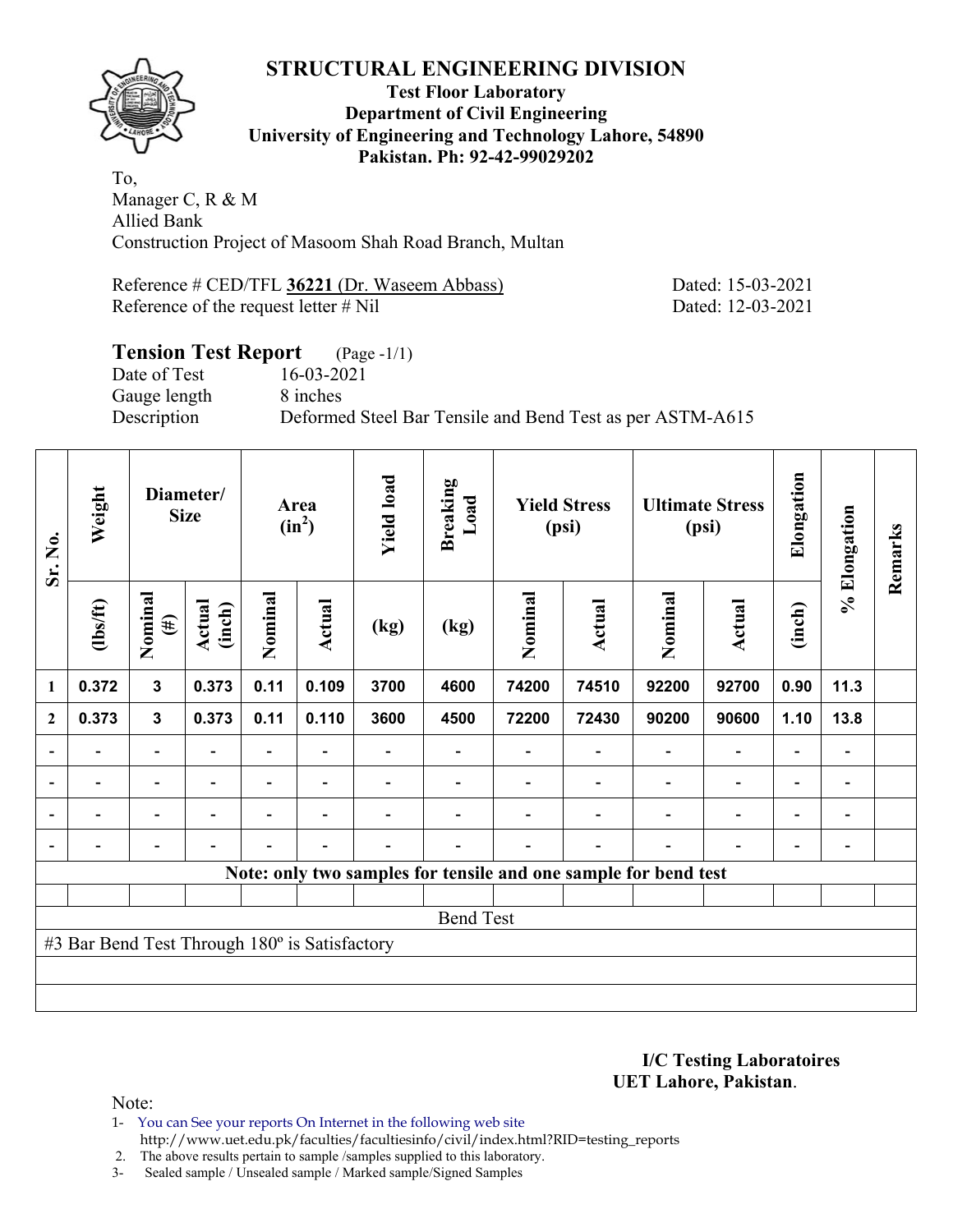

#### **Test Floor Laboratory Department of Civil Engineering University of Engineering and Technology Lahore, 54890 Pakistan. Ph: 92-42-99029202**

To, Ayyaz Ahmed 569 – H3 Johar Town, Lahore

Reference # CED/TFL 36222 (Dr. Waseem Abbass) Dated: 15-03-2021 Reference of the request letter # Nil Dated: 15-03-2021

#### **Tension Test Report** (Page -1/1) Date of Test 16-03-2021

Gauge length 8 inches

Description Deformed Steel Bar Tensile and Bend Test as per ASTM-A615

| Sr. No.        | Weight                   |                          | Diameter/<br><b>Size</b><br>(inch) |         | Area<br>$(in^2)$ | <b>Yield load</b>                                   | <b>Breaking</b><br>Load                                        |         | <b>Yield Stress</b><br>(psi) |         | <b>Ultimate Stress</b><br>(psi) | Elongation               | % Elongation                 | Remarks |
|----------------|--------------------------|--------------------------|------------------------------------|---------|------------------|-----------------------------------------------------|----------------------------------------------------------------|---------|------------------------------|---------|---------------------------------|--------------------------|------------------------------|---------|
|                | $\frac{2}{10}$           | Nominal                  | Actual                             | Nominal | Actual           | (kg)                                                | (kg)                                                           | Nominal | <b>Actual</b>                | Nominal | <b>Actual</b>                   | (inch)                   |                              |         |
| 1              | 0.383                    | 3/8                      | 0.379                              | 0.11    | 0.113            | 3900                                                | 5700                                                           | 78200   | 76290                        | 114300  | 111500                          | 1.10                     | 13.8                         |         |
|                |                          | $\overline{\phantom{0}}$ |                                    | Ξ.      |                  |                                                     |                                                                |         |                              |         | $\overline{\phantom{0}}$        |                          |                              |         |
|                |                          | $\overline{\phantom{0}}$ |                                    | -       |                  |                                                     |                                                                |         |                              |         | $\overline{\phantom{0}}$        |                          | -                            |         |
| $\overline{a}$ |                          |                          |                                    |         |                  |                                                     |                                                                |         |                              |         |                                 |                          | -                            |         |
| $\blacksquare$ | $\overline{\phantom{a}}$ | $\overline{\phantom{0}}$ | $\blacksquare$                     |         | ۰                |                                                     |                                                                |         |                              |         | $\overline{\phantom{0}}$        | $\overline{\phantom{0}}$ | $\overline{\phantom{a}}$     |         |
| $\blacksquare$ |                          | $\overline{\phantom{0}}$ |                                    |         |                  |                                                     |                                                                |         |                              |         | $\overline{\phantom{0}}$        | $\overline{\phantom{0}}$ | $\qquad \qquad \blacksquare$ |         |
|                |                          |                          |                                    |         |                  |                                                     | Note: only one sample for tensile and one sample for bend test |         |                              |         |                                 |                          |                              |         |
|                |                          |                          |                                    |         |                  |                                                     |                                                                |         |                              |         |                                 |                          |                              |         |
|                |                          |                          |                                    |         |                  |                                                     | <b>Bend Test</b>                                               |         |                              |         |                                 |                          |                              |         |
|                |                          |                          |                                    |         |                  | 3/8" Dia Bar Bend Test Through 180° is Satisfactory |                                                                |         |                              |         |                                 |                          |                              |         |
|                |                          |                          |                                    |         |                  |                                                     |                                                                |         |                              |         |                                 |                          |                              |         |
|                |                          |                          |                                    |         |                  |                                                     |                                                                |         |                              |         |                                 |                          |                              |         |

#### **I/C Testing Laboratoires UET Lahore, Pakistan**.

Note:

1- You can See your reports On Internet in the following web site http://www.uet.edu.pk/faculties/facultiesinfo/civil/index.html?RID=testing\_reports

2. The above results pertain to sample /samples supplied to this laboratory.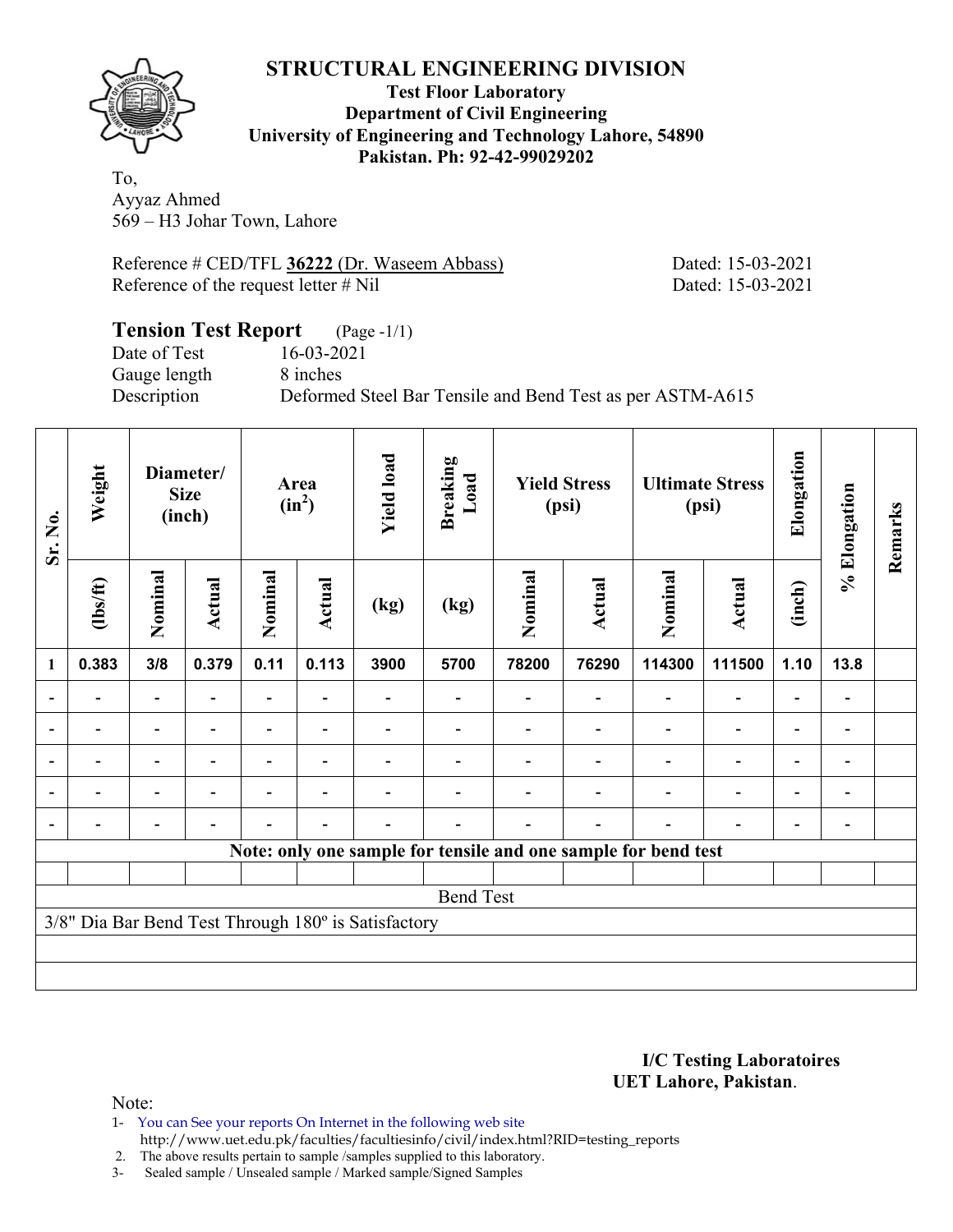**Test Floor Laboratory Department of Civil Engineering University of Engineering and Technology Lahore, 54890 Pakistan. Ph: 92-42-99029202** 

To, M/S Al Fazal Engineering Lahore

Reference # CED/TFL **36223** (Dr. Waseem Abbass) Dated: 16-03-2021 Reference of the request letter  $# ALF-21-03-00478$  Dated: 16-03-2021

| <b>Tension Test Report</b> $(Page-1/1)$ |                                          |
|-----------------------------------------|------------------------------------------|
| Date of Test                            | 16-03-2021                               |
| Gauge length                            | 2 inches                                 |
| Description                             | Steel Strip Tensile Test as per ASTM A36 |

| Sr. No.                                 | Designation<br>(mm) | Size of Strip<br>(mm)    | <b>X</b> Section<br>Area<br>$\text{(mm}^2)$ | <b>Yield load</b><br>(kg) | <b>Breaking</b><br>Load<br>(kg) | <b>Yield Stress</b><br>(MPa) | Ultimate<br><b>Stress</b><br>(MPa) | Elongation<br>(in)           | % Elongation             | Remarks                  |  |
|-----------------------------------------|---------------------|--------------------------|---------------------------------------------|---------------------------|---------------------------------|------------------------------|------------------------------------|------------------------------|--------------------------|--------------------------|--|
| $\mathbf{1}$                            | 35x2.50             | 24.60x2.40               | 59.04                                       | 1600                      | 2200                            | 265.85                       | 365.55                             | 0.80                         | 40.00                    |                          |  |
| $\qquad \qquad \blacksquare$            |                     | $\overline{\phantom{0}}$ |                                             | -                         |                                 |                              |                                    | $\qquad \qquad \blacksquare$ | $\overline{\phantom{a}}$ |                          |  |
| -                                       |                     |                          |                                             |                           |                                 |                              |                                    | $\qquad \qquad \blacksquare$ |                          |                          |  |
| $\qquad \qquad \blacksquare$            |                     | $\overline{\phantom{0}}$ |                                             | $\overline{\phantom{a}}$  |                                 |                              | -                                  | $\qquad \qquad \blacksquare$ | $\overline{\phantom{a}}$ | $\blacksquare$           |  |
|                                         |                     |                          |                                             | -                         |                                 |                              | -                                  | $\qquad \qquad \blacksquare$ | $\overline{\phantom{a}}$ |                          |  |
|                                         |                     |                          |                                             |                           |                                 |                              |                                    | $\qquad \qquad \blacksquare$ | $\overline{\phantom{a}}$ | $\overline{\phantom{a}}$ |  |
| <b>Only One Sample for Tensile Test</b> |                     |                          |                                             |                           |                                 |                              |                                    |                              |                          |                          |  |
| <b>Bend Test</b>                        |                     |                          |                                             |                           |                                 |                              |                                    |                              |                          |                          |  |
|                                         |                     |                          |                                             |                           |                                 |                              |                                    |                              |                          |                          |  |
|                                         |                     |                          |                                             |                           |                                 |                              |                                    |                              |                          |                          |  |
|                                         |                     |                          |                                             |                           |                                 |                              |                                    |                              |                          |                          |  |

**I/C Testing Laboratoires UET Lahore, Pakistan**.

- 1- You can See your reports On Internet in the following web site
- http://www.uet.edu.pk/faculties/facultiesinfo/civil/index.html?RID=testing\_reports
- 2. The above results pertain to sample /samples supplied to this laboratory.
- 3- Sealed sample / Unsealed sample / Marked sample/Signed Samples